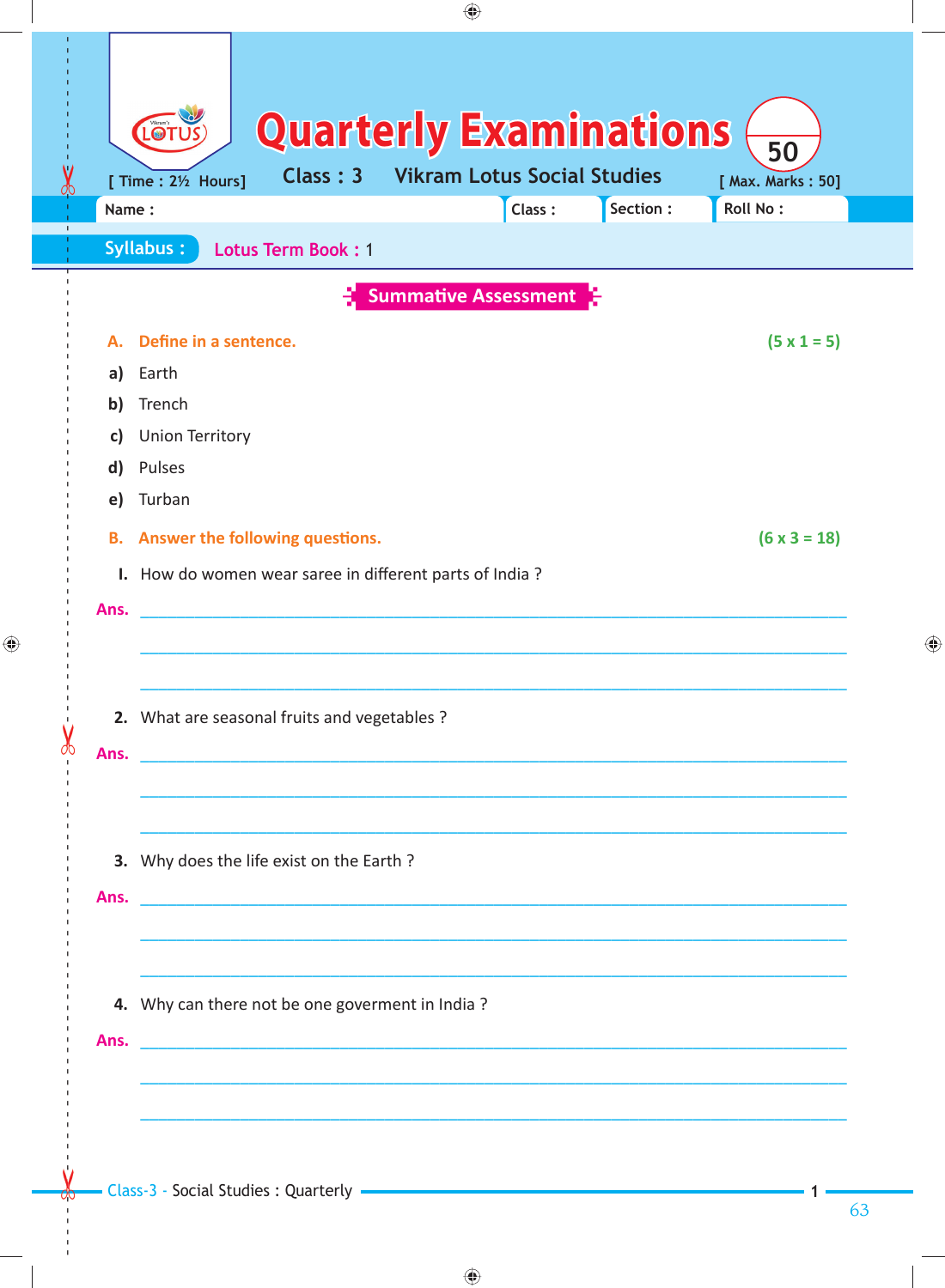| Ans.<br><u> 2000 - 2000 - 2000 - 2000 - 2000 - 2000 - 2000 - 2000 - 2000 - 2000 - 2000 - 2000 - 2000 - 2000 - 2000 - 200</u>  |                    |
|-------------------------------------------------------------------------------------------------------------------------------|--------------------|
|                                                                                                                               |                    |
|                                                                                                                               |                    |
| 6. What are the demerits of a globe?                                                                                          |                    |
| Ans.<br><u> 1989 - Johann John Stone, markin sanat masjid ayyında bir alan bir alan bir alan bir alan bir alan bir alan b</u> |                    |
|                                                                                                                               |                    |
|                                                                                                                               |                    |
| <b>Formative Assessment</b>                                                                                                   |                    |
| C. Fill in the blanks with suitable words given below.                                                                        | $(4 \times 1 = 4)$ |
| globe south dress vegetarians                                                                                                 |                    |
| I. People of different regions ______________________ differently.                                                            |                    |
| 2.                                                                                                                            |                    |
| eat only food grains, vegetables and fruits.                                                                                  |                    |
| 3. $A$ _________________ is round like the Earth.                                                                             |                    |
| 4. The Great plains of india lie to the ______________________ of the Himalayas.                                              |                    |
| D. Write 'T' for true and 'F' for false statements.                                                                           | $(4 \times 1 = 4)$ |
| Brahamputra river is called Padma in India.                                                                                   |                    |
| There are 28 union Territories in India.                                                                                      |                    |
| The earth is surrounded by a layer of air called temperature.                                                                 |                    |
| Saturn is a dwarf planet.                                                                                                     |                    |
|                                                                                                                               | $(4 \times 1 = 4)$ |
|                                                                                                                               |                    |
| Multiple chocie questions. Tick $(\checkmark)$ the correct option.                                                            |                    |
| Which one of the following is both a country as well as continent?<br>North America<br>(ii) Africa<br>(i)                     |                    |
| (iv) Australia<br>(iii) India                                                                                                 |                    |
| Mt. Everest is located in                                                                                                     |                    |
| (ii) Nepal<br>(i)<br>India                                                                                                    |                    |

 $\bigoplus$ 

 $\bigoplus$ 

 $\bigoplus$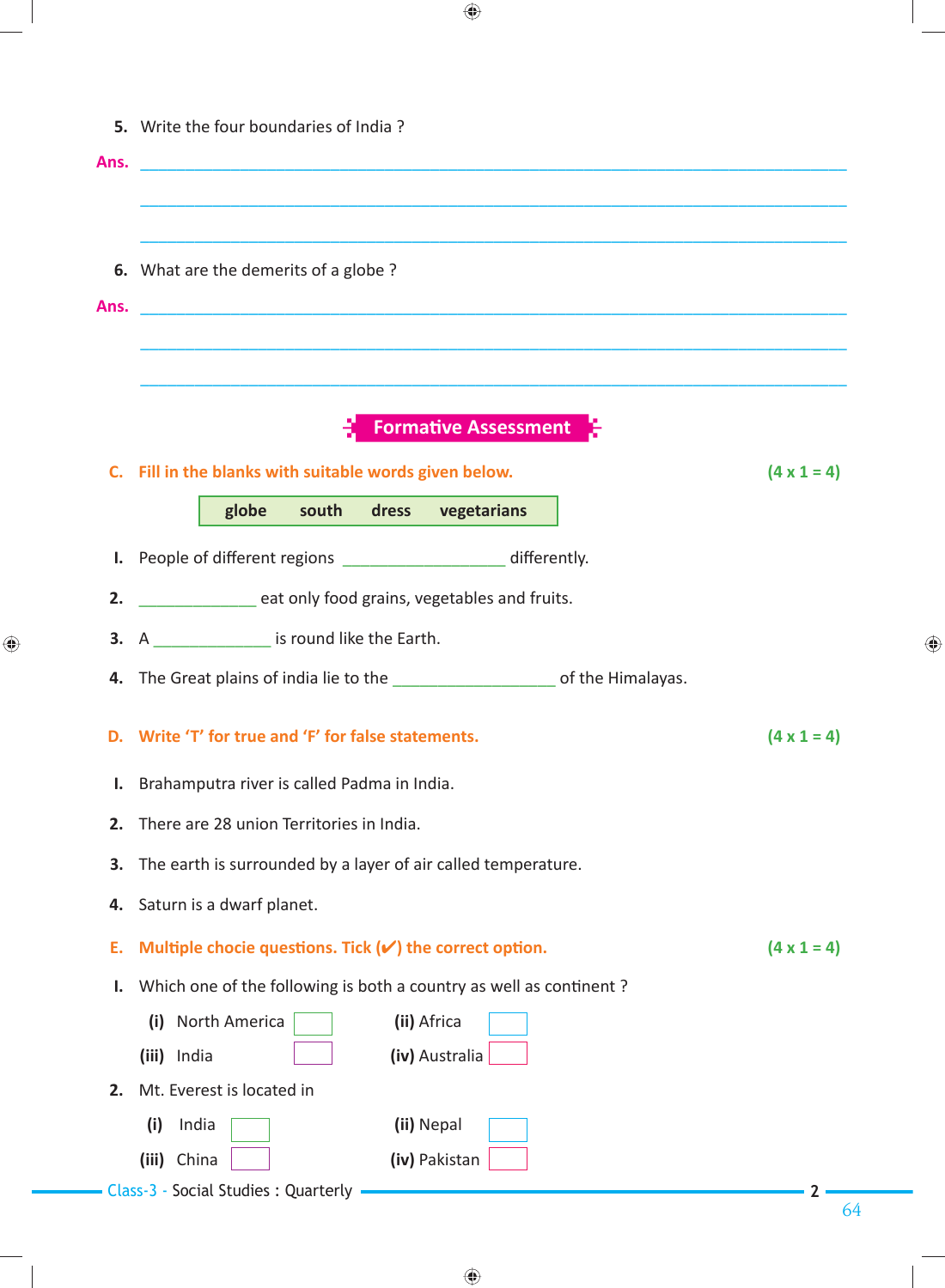| 3. | King of mangoes.                                                                        |                        |         |                      |          |          |  |  |  |  |  |
|----|-----------------------------------------------------------------------------------------|------------------------|---------|----------------------|----------|----------|--|--|--|--|--|
|    | Sinduri<br>(i)                                                                          | (ii) Amrapali          |         |                      | (iii)    | Alphonso |  |  |  |  |  |
| 4. | Ghaghra - Kurta is popular dress of<br>(ii) Punjab<br><b>Bihar</b>                      |                        |         |                      |          |          |  |  |  |  |  |
|    | (i)                                                                                     |                        |         |                      |          |          |  |  |  |  |  |
|    | (iii) Tamil Nadu<br>(iv) Haryana<br>$(3 \times 1 = 3)$                                  |                        |         |                      |          |          |  |  |  |  |  |
| F. | Circle the odd one out in each row.                                                     |                        |         |                      |          |          |  |  |  |  |  |
| ı. | Shirt                                                                                   | T-shirt                | kurta   |                      | saree    |          |  |  |  |  |  |
| 2. | Dhoti                                                                                   | pyjama                 | trouser |                      | T- shirt |          |  |  |  |  |  |
| 3. | Phiran                                                                                  | mundu                  | dhoti   |                      | pyjama   |          |  |  |  |  |  |
| G. | $(3 \times 1 = 3)$<br>Name the following.                                               |                        |         |                      |          |          |  |  |  |  |  |
| Ι. | Most popular dress for men in Rajasthan.                                                |                        |         |                      |          |          |  |  |  |  |  |
| 2. | Most popular dress for women in India.                                                  |                        |         |                      |          |          |  |  |  |  |  |
| 3. | Most popular dress of men in the cities.                                                |                        |         |                      |          |          |  |  |  |  |  |
| Н. | Unscramble the alphabets to get the right word for the following.<br>$(4 \times 1 = 4)$ |                        |         |                      |          |          |  |  |  |  |  |
|    |                                                                                         |                        |         |                      |          |          |  |  |  |  |  |
| Ι. | Turmeric in Hindi: (AIHDL)                                                              |                        |         |                      |          |          |  |  |  |  |  |
|    | 2. Famous sweets of west Bengal: (ANDESHS)                                              |                        |         |                      |          |          |  |  |  |  |  |
|    | 3. Place famous for oranges: (RUPNAG)                                                   |                        |         |                      |          |          |  |  |  |  |  |
| 4. | One who does not consume animal food or diary products : (VENAG) _______________        |                        |         |                      |          |          |  |  |  |  |  |
| Ι. | Match the following columns.<br>$(5 \times 1 = 5)$                                      |                        |         |                      |          |          |  |  |  |  |  |
|    | Column - B                                                                              |                        |         |                      |          |          |  |  |  |  |  |
|    | Column - A                                                                              |                        |         |                      |          |          |  |  |  |  |  |
| Ι. | Rice with fish                                                                          |                        |         | (a) Non - vegetarian |          |          |  |  |  |  |  |
| 2. | Potato                                                                                  |                        | (b)     | Mangoes              |          |          |  |  |  |  |  |
| 3. | Coriander                                                                               | (c) Seasonal vegetable |         |                      |          |          |  |  |  |  |  |
| 4. | Egg                                                                                     |                        |         | (d) Coastal areas    |          |          |  |  |  |  |  |
| 5. | Alphonso                                                                                |                        |         | (e) Dhania           |          |          |  |  |  |  |  |
|    | ****                                                                                    |                        |         |                      |          |          |  |  |  |  |  |

 $\bigoplus$ 

Class-3 - Social Studies : Quarterly **3** 

 $\leftarrow$ 

 $\frac{8}{1}$ 

 $\bigoplus$ 

 $\frac{1}{\sqrt{2}}$ 

65

 $\bigoplus$